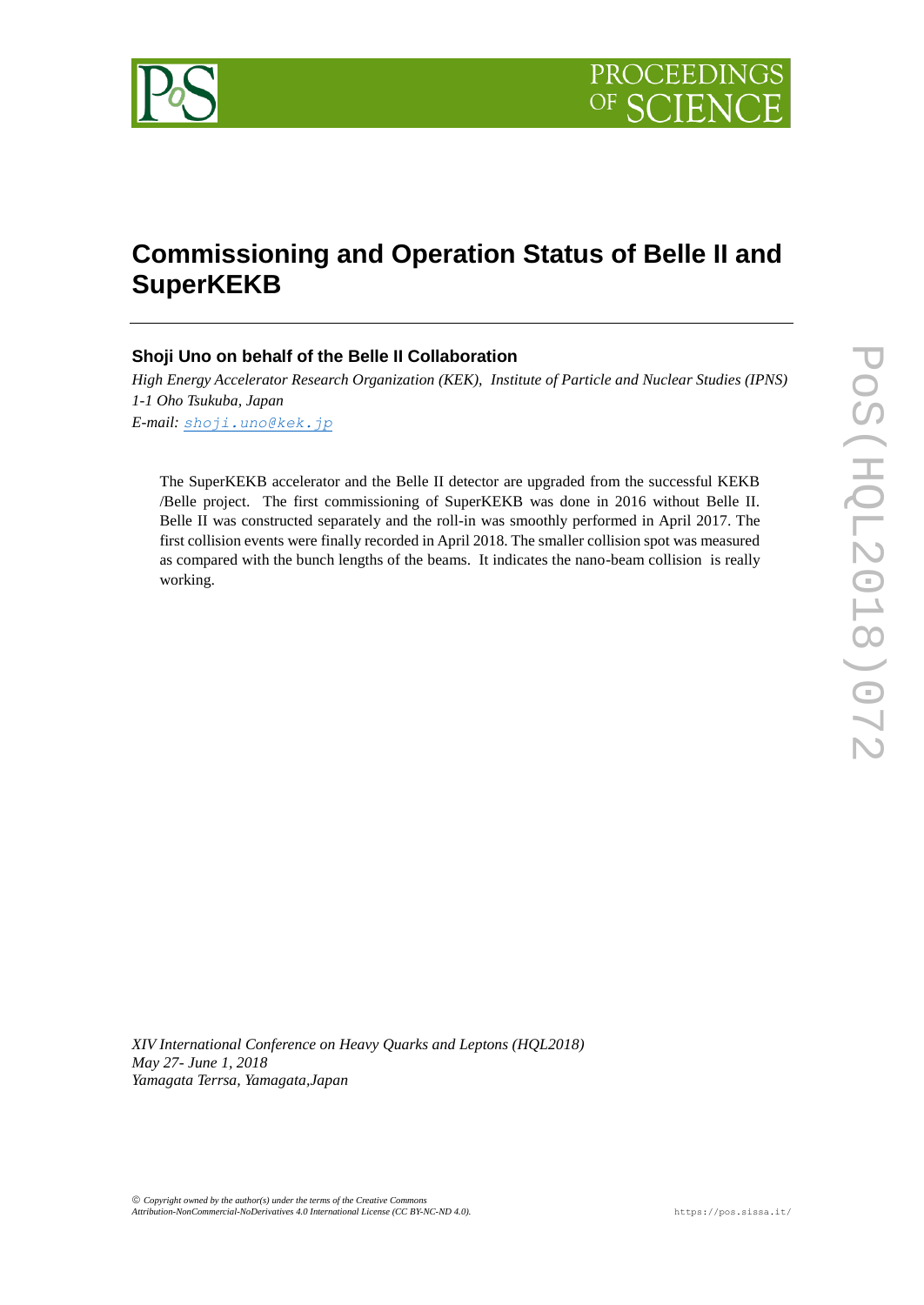# 1. Introduction

The SuperKEKB accelerator and the Belle II detector are upgraded from the successful KEKB/Belle project. KEKB provided the world highest luminosity to Belle and the accumulated integrated luminosity reached around 1 ab-1 . Belle observed the CP violation in the neutral *B* mesons using a huge data [1] and it was consistent with the prediction from the KM theory [2]. The target luminosity of SuperKEKB is higher than KEKB by factor 40 with new collision scheme (nano-beam collision schme). Belle II will accumulate 50  $ab<sup>-1</sup>$  data and will search for physics beyond the Standard Model and will study the exotic particles like the four-quark state.

The first commissioning of SuperKEKB was performed for 5 months in 2016 without Belle II. Belle II was constructed in the pit separately and the roll-in was performed smoothly in April 2017. After that, the superconducting final focusing magnets were installed into the interaction region (IR) and the commissioning of new damping ring was carried out in the injection linac section. In the Belle II side, the global cosmic ray run (GCR) was carried out to check the DAQ/Trigger system and to collect the calibration data. The first collision data was finally recorded in April 2018. The intensive SuperKEKB accelerator tuning continues to obtain higher luminosity. Belle II has been accumulating the collision data time to time and several known particles were reconstructed using the charged tracks and the photon clusters. The smaller collision spot was measured as compared with the bunch lengths of the beams. It indicates the nano-beam collision scheme is working.

The commissioning of SuperKEKB and Belle II has started successfully, but it is just the start point for a long physics experiment.

### 2. SuperKEKB

The SuperKEKB accelerator is upgraded from KEKB as shown in Fig. 1. The target luminosity is  $8 \times 10^{35}$  cm<sup>-2</sup>s<sup>-1</sup> and is higher than that of KEKB by factor 40. The beam energies of the electrons in the High Energy Ring (HER) and the positrons in Low Energy Ring (LER) are 7 GeV and 4 GeV, respectively. The energy of the LER increases to obtain larger dynamic acceptance. The designed HER and LER beam currents are 2.6 A and 3.6 A, respectively. Several upgrades were performed to achieve those performances. The most import point is to apply the nano-beam collision scheme. The lower emittance and the smaller vertical  $\beta^*$  in the interaction point (IP) are critical. A new lattice design was applied for the HER and a totally new ring was constructed for the LER to obtain the low emittance. A pair of new superconductive final focusing magnets was designed and was fabricated. It is complicated and essential to squeeze the beams. There are quadrupole magnets, compensation solenoid magnets and correction magnets in the single cryostat. New TiN-coated beam pipes with the antechamber structure were designed and were constructed to reduce the photoelectron cloud in the LER. A new damping ring was constructed in the injection linac section to meet the request for the LER with the smaller acceptance. More detail for the SuperKEKB accelerator is described in the reference [3].

This paper describes the reason in the slightly different way why the nano-beam collision scheme is applied in SuperKEKB to achieve higher luminosity. The bunch luminosity is limited due to several reasons. The most serious one is the beam-beam tune shift limit in the e<sup>+</sup>e<sup>-</sup> collider and the beam blowup which occurs in higher bunch current. And higher bunch current and shorter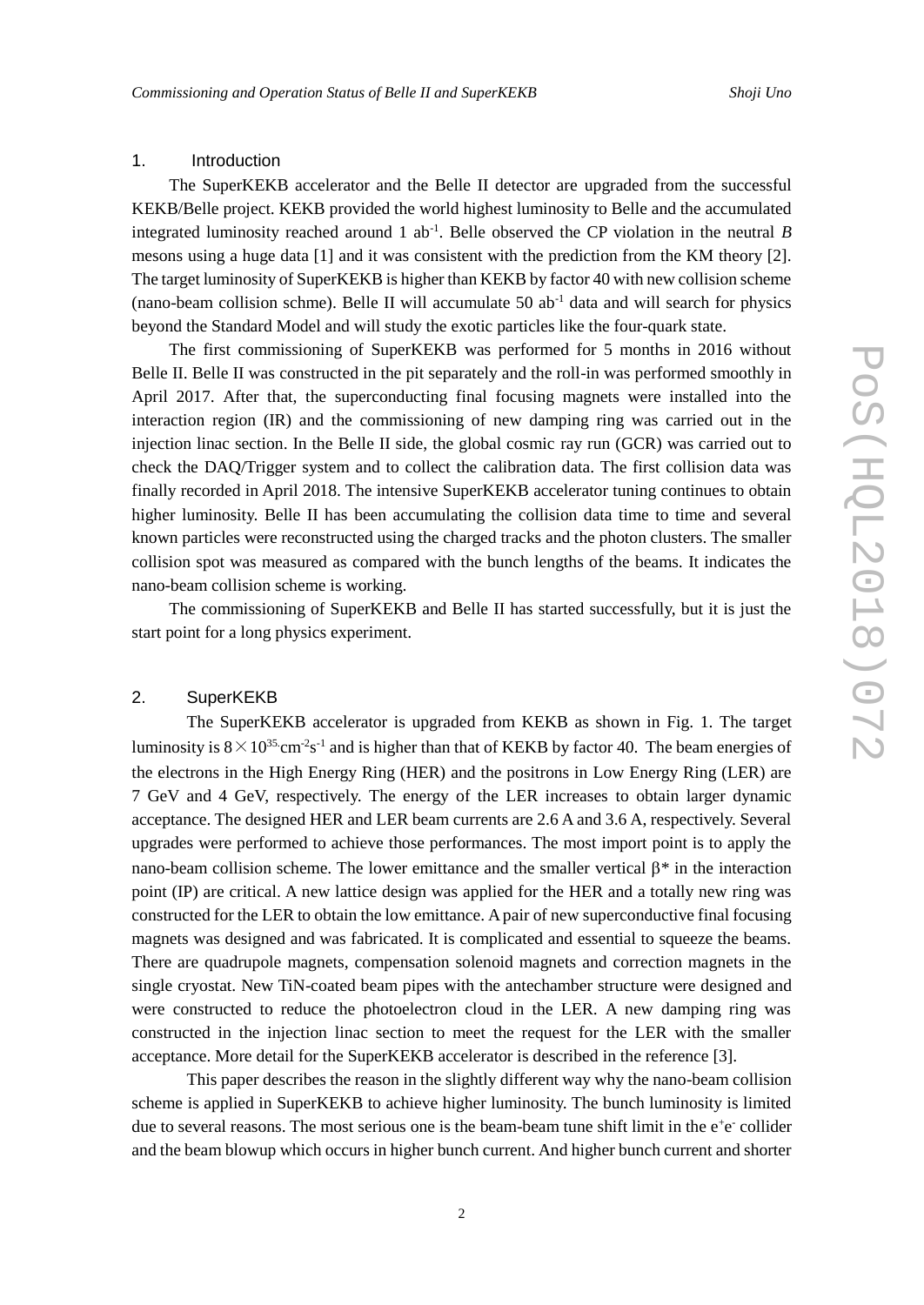bunch length might cause hardware troubles due to higher heat load of the higher order mode (HOM) loss. Therefore, the bunch luminosity in KEKB  $(1.2 \times 10^{31} \text{ cm}^2 \text{s}^{-1})$  was not so high as compared with other accelerators. But, around 1600 bunches could be stored in each ring thanks to the double rings and the world highest luminosity was achieved. The storage of more bunches is relatively straightforward to get higher luminosity. However, number of bunches is limited to around 5000 in the rings due to the RF frequency and higher luminosity can be obtained by factor three only for the normal collision scheme. Fig. 2 shows the collision image for KEKB and SuperKEKB. The overlap region is rather large in KEKB even for the small crossing angle. The collision spot is much smaller in SuperKEKB thanks to the smaller horizontal beam size (lower emittance) and the larger crossing angle. In this case, each bunch can be treated as many subdivided bunches because each subdivided bunch collides on each subdivided bunch for the opposite bunch and the luminosity of each subdivided bunch can reach the limit of the bunch luminosity. Therefore, the nano-beam collision scheme is able to increase number of bunches significantly and to get the target luminosity.



Figure 1: Schematic view of the SuperKEKB accelerator.



Figure 2: The vertical beam size and the collision image for both beams at KEKB (a) and SuperKEKB (b).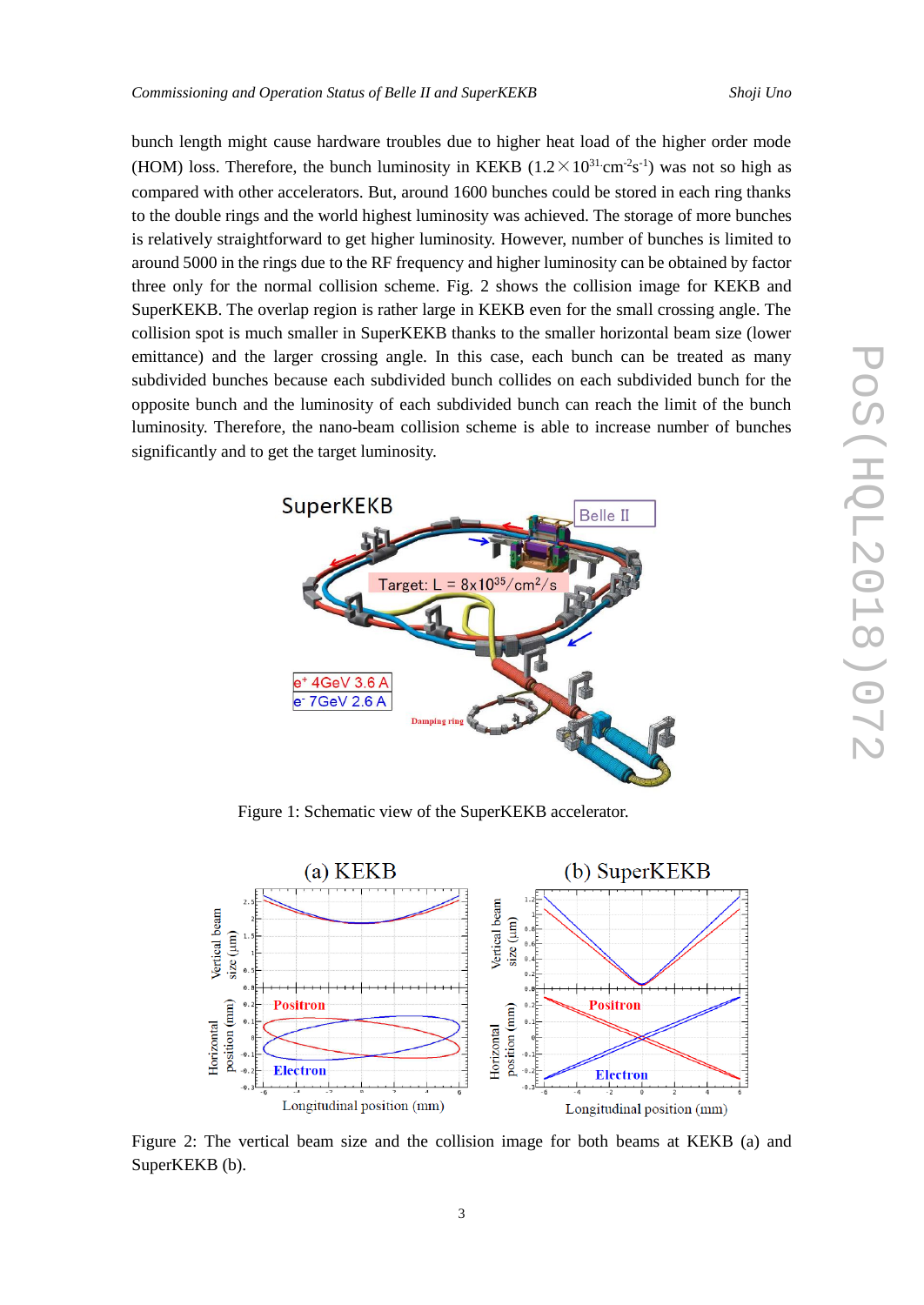#### 3. Belle II

Larger beam background and higher trigger rate are expected due to higher luminosity in SuperKEKB. To accommodate such conditions, Belle II was upgraded from Belle with finer granularity in the detector segments, better timing separation and the pipeline readout scheme. Also, better performances are expected with new devices for the particle identification and the vertex measurement. Fig. 3 shows the Belle II detector, which consists of a new smaller beam pipe with 20 mm inner diameter, a new vertex detector (VXD; 2 layers DEPFET pixel detector and 4 layers double sized silicon strip detector), a 55-layers central drift chamber filled with He- $C_2H_6$  gas mixture (CDC), the time of propagation Cherenkov counter using large quartz bars with MCP phototubes (TOP), the proximal focusing aerogel Cherenkov counter with HAPD photosensors(ARICH), reused CsI(Tl) calorimeters with new waveform sampling readout electronics both for the barrel and endcap regions (ECL) and reused resistive plate chambers for the barrel region and new scintillation counters including wave length shifting fibers with MPPC photosensors for the endcap regions and two inner layers of the barrel region (KLM). More detail of the Belle II detector is described in the design report [4].

The Belle II collaboration spreads out in the world. France and Israel joined recently. Number of collaborators reaches around 800 in 2018.



Figure 3: The Belle II detector.

#### 4. Commissioning

There are three phases in the SuperKEKB and Belle II commissioning. The first commissioning of SuperKEKB was performed in 2016 without Belle II (Phase 1). The superconducting final focusing magnets were not installed at that time since the construction needed more time due to the complicated design. Also, the damping ring was not ready and was not necessary to inject the beam into the LER during the Phase 1 operation. The first beams were circulated at both rings in February 2016, successfully. At the beginning, the vacuum condition was quite bad even with low beam currents especially for the LER due to totally new beam pipes with the ante-chamber structure. The condition was much better for the HER, since the beam pipes are reused for most of parts. The baking condition could be kept in the construction period for several years. The stored beam currents increased gradually and reached around 1 A at the end of the Phase 1 operation. The optics correction and the response check of all quadrupole magnets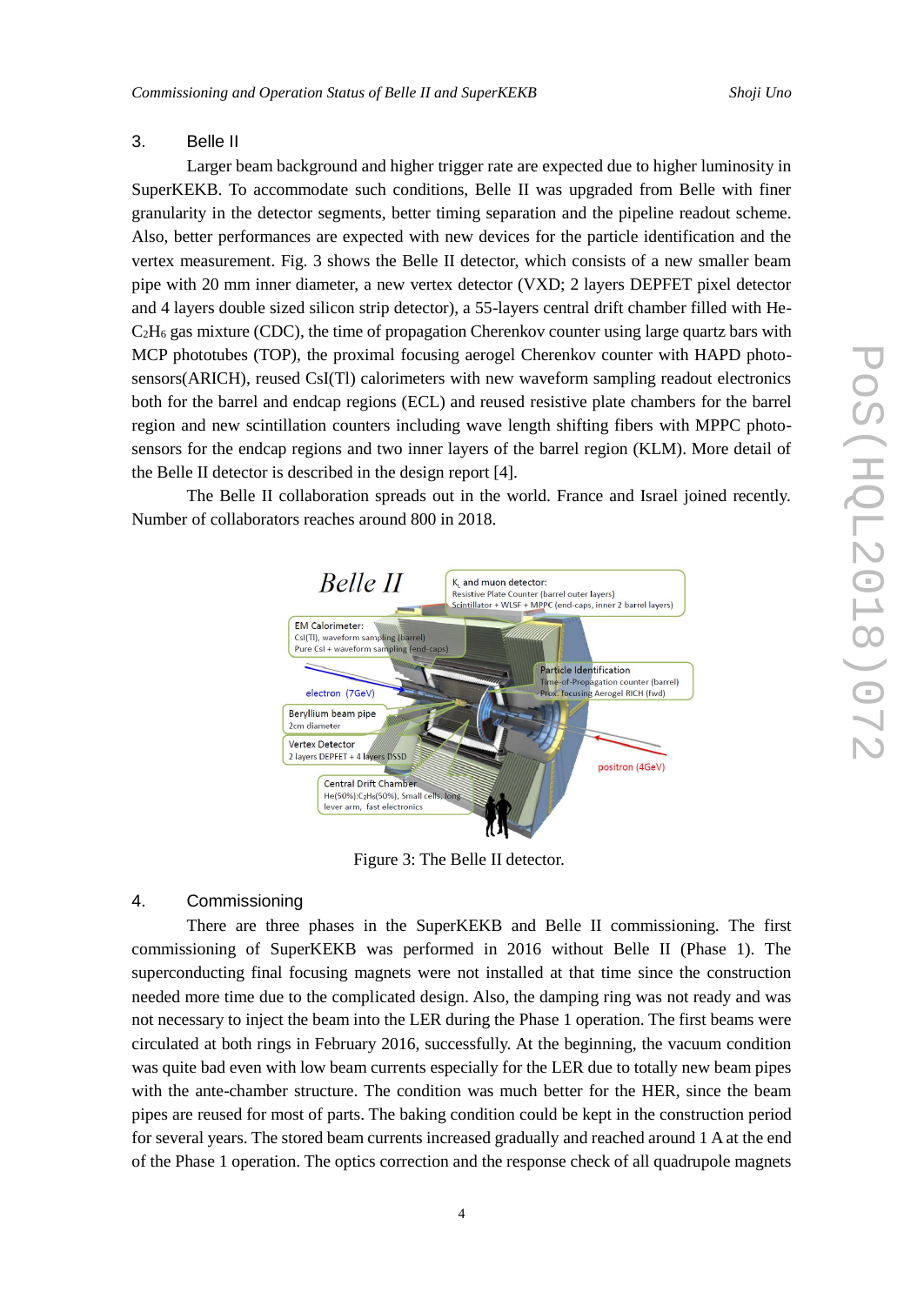have been carried out. The background monitor detector (BEAST II) consisting of several types of the background monitors was set in the IR without the solenoid field. BEAST II observed clearly the effect of the vacuum scrubbing and could extract the Touchek scattering effect from the beam gas related background. The observation indicated that the beam background is manageable for Belle II as compared with the Monte Carlo simulation. More detail of the result is shown in the reference [5].

After the Phase 1 operation, the superconducting final focusing magnets were installed and the commissioning of the damping ring was performed. Belle II was constructed in the pit and the roll-in was performed smoothly in April 2017 as shown in Fig. 4. After that, the global cosmic ray run (GCR) was carried out under 1.5 T magnetic field. Clear cosmic ray tracks were recorded for the installed outer detectors (CDC, TOP, ECL and KLM) with the central DAQ and trigger system. The data was used for the initial calibration and alignment for each detector. The remained detectors (ARICH, Forward endcap ECL and the beam background monitor including partial VXD) were installed after the GCR.



Figure 4: Phots of the Belle II detector just after the roll-in.

The first beams both in the HER and the LER were circulated through the Belle II IP chamber in March 2018, which was the start of the Phase 2 operation. The first collision events were observed with the Belle II detector in April after the intense beam tuning and the beam background study for a month. Fig.5 shows one of the hadronic events at the first collision. After that, the beams were squeezed step by step and the beam currents increased gradually while carefully monitoring the beam background in Belle II. SuperKEKB needs more time to obtain the target luminosity and to reduce the beam background. Belle II is still in the debugging and calibration stage. Even so, Belle II has recorded some amount of data. Several known particles were reconstructed with the correct mass positions and reasonable resolutions. Fig. 6 shows the  $K_s^0$  mass peak for two charged tracks and Fig. 7 shows the  $\pi^0$  mass peak for two photon clusters. Those plots indicates that the initial calibrations were already performed at reasonable level. The collision spot was also measured with the partial VXD with the CDC tracks. Fig. 8 shows the longitudinal size, which is 0.55 mm in the sigma and it is much smaller than the bunch length (around 6mm). It indicates that the nano-beam collision scheme is working.

After the Phase 2 operation (July in 2018), the full VXD will be installed and the Phase 3 operation will start in February 2019.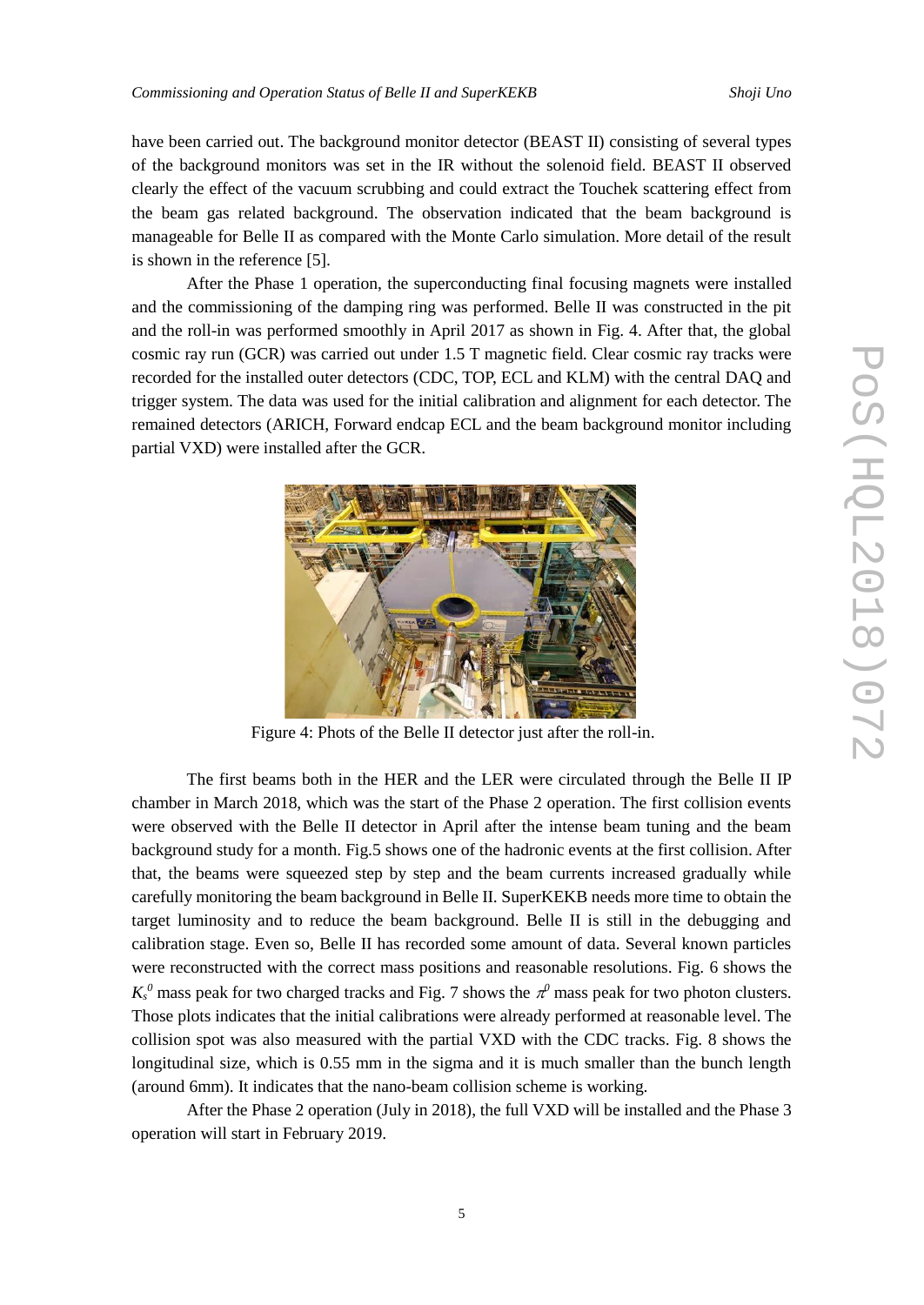

Figure 5: One of the first collision events



Figure 6: The  $K_s^0$  mass distribution with two charged tracks.



Figure 7: The  $\pi^0$  mass distribution with two photon clusters.